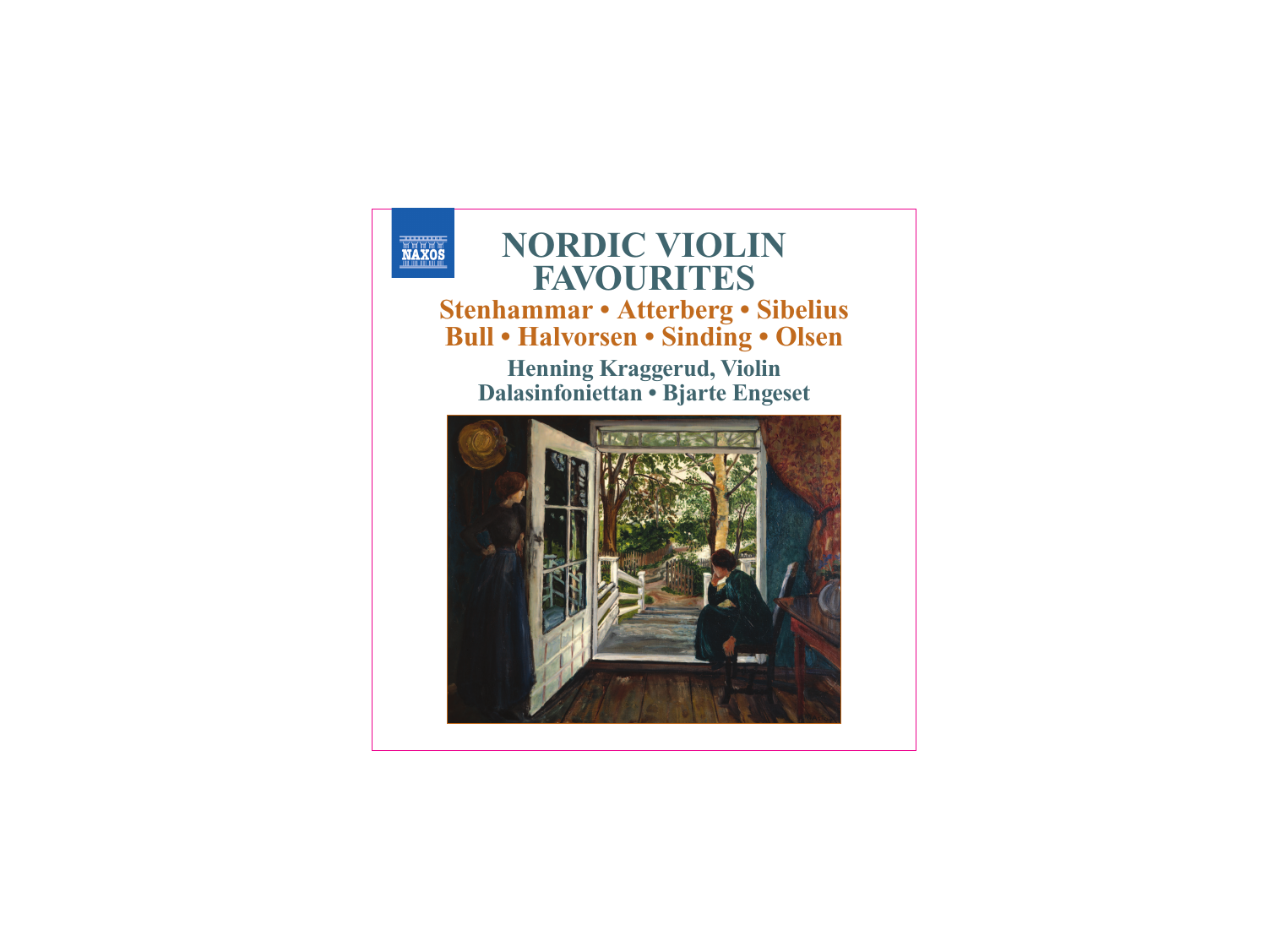# **Nordic Violin Favourites**

Apart from the works by Ole Bull, all the pieces on this disc were composed during the period 1910–1930

|                         | Carl Gustav Sparre OLSEN (1903–1984)<br>Seks gamle bygdeviser frå Lom |      | 1        |  |
|-------------------------|-----------------------------------------------------------------------|------|----------|--|
|                         | (Six Old Village Songs from Lom in Norway)                            |      |          |  |
| 11                      | I. Andante                                                            | 2:13 |          |  |
|                         | 2 II. Lento                                                           | 0:41 |          |  |
| 3                       | III. Allegretto moderato                                              | 0:33 | 1        |  |
| $\overline{\mathbf{4}}$ | IV. Allegretto                                                        | 0:47 |          |  |
|                         | 5 V. Andante                                                          | 1:43 |          |  |
|                         | 6 VI. Moderato                                                        | 0:58 | 1        |  |
|                         | <b>Kurt ATTERBERG (1887-1974)</b>                                     |      |          |  |
|                         | Svit nr 3 för violin, viola och stråkorkester, Op. 19                 |      |          |  |
|                         | (Suite No. 3 for violin, viola and string orchestra)                  |      |          |  |
|                         | (Version for two violins and strings)                                 |      |          |  |
|                         | 7 Prelude                                                             | 2:33 |          |  |
|                         | 8 Pantomim                                                            | 3:41 |          |  |
|                         | 9 Vision                                                              | 4:52 |          |  |
|                         | <b>Wilhelm STENHAMMAR (1871-1927)</b>                                 |      | 11111112 |  |
|                         | Två sentimentala Romanser för violin, Op. 28                          |      |          |  |
|                         | (Two Sentimental Romances for violin and orchestra)                   |      |          |  |
|                         | 10 No. 1 Andantino                                                    | 5:34 |          |  |
|                         |                                                                       |      |          |  |
|                         | 11 No. 2 Allegro patetico                                             | 5:06 | 2        |  |

## **Carl Gustav Sparre Olsen (1903–84): Six Old Village Songs from Lom**

Carl Gustav Sparre Olsen worked as a violinist in Bergen and Oslo before, in 1936, receiving a state cultural scholarship which enabled him to concentrate on composition. The works for which he is best-known are primarily songs and choral pieces. In some of his music one can discern stylistic attributes from impressionism and neo-classicism but, despite international trends, Olsen's music retained an essentially lyrical and national romantic disposition. *Seks gamle bygdeviser frå Lom* (Six Old Village Songs from Lom) was originally a piano work, *Op. 2*, from 1929, and was inspired by Olsen's encounter with the poet Olav Aukrust and the poem *Himmelvarden*. That was what made him understand 'where he belonged' – in other words that he wanted to be, and was to be, a national romantic.

#### **Kurt Atterberg (1887–1974): Suite No. 3**

Kurt Atterberg worked as a conductor and music critic and,

| Ole Bornemann BULL (1810-1880)<br>12 Los Recuerdos de la Habana (Erindringer fra<br>Havanna) for fiolin og orkester<br>(Memories of Havana for violin and orchestra)<br>Violin part reconstructed by Henning Kraggerud.<br>13 Et Sæterbesøg (A Mountain Vision)<br>(Version for violin and string orchestra) | 7:10<br>7:41                                 |
|--------------------------------------------------------------------------------------------------------------------------------------------------------------------------------------------------------------------------------------------------------------------------------------------------------------|----------------------------------------------|
| Johan HALVORSEN (1864-1935)<br>14 Norsk Dans nr. 3 for violin og orkester<br>(Norwegian Dance No. 3 for violin and orchestra)                                                                                                                                                                                | 4:28                                         |
| <b>Jean SIBELIUS (1865-1957)</b><br>Six Humoresges for violin and orchestra<br>15 No. 1 in D minor, Op. 87 No. 1<br>16 No. 2 in D major, Op. 87 No. 2<br>17 No. 3 in G minor, Op. 89a<br>18 No. 4 in G minor, Op. 89b<br>19 No. 5 in E flat major, Op. 89c<br>20 No. 6 in G minor, Op. 89d                   | 3:16<br>2:22<br>4:01<br>4:08<br>3:01<br>3:05 |
| Christian SINDING (1856-1941)<br>21 Abendstimmung, Op. 120 (Evening Mood)                                                                                                                                                                                                                                    | 6:29                                         |

as an administrator, played a central rôle in the development of Swedish music in the early twentieth century. He was also a successful composer, who wrote a large number of works in almost every genre. The musical material for *Suite No. 3* (1917), here presented for the first time in a version for two violins and orchestra, originates in the incidental music that Atterberg composed for the mystery play *Sœur Béatrice* by Maurice Maeterlinck. The play is about a nun's struggle between worldly and spiritual love. The individual movements thus have a programmatic basis, but it is not necessary to know the content of the play in order to appreciate that this is ultra-romantic and, consequently, intense music.

#### **Wilhelm Stenhammar (1871–1927): Two Sentimental Romances, Op. 28**

Wilhelm Stenhammar was a virtuoso Swedish pianist and chamber musician who conducted the Gothenburg Symphony Orchestra for many years. He became Sweden's most eminent composer of the early twentieth century, writing

music in a classical-romantic style. His *Two Sentimental Romances* for violin and orchestra were written during the summer months of 1910, and take their place in a Nordic tradition of which Johan Svendsen's *Romance* is the most popular representative. The *Andantino* is in the warm key of A major, and is dominated by poignant, lyrical moods. The *Allegro patetico*, in the darker and more passionate key of F minor, is wholly different in character. The formal sections are longer, which contributes to the depiction of more powerful, more passionate emotions. The word 'sentimental' can be interpreted in numerous ways. It is perhaps most likely that Stenhammar used it in its original meaning: two romances that are full of feeling.

# **Ole Bull (1810–1880): Los Recuerdos de la Habana • A Mountain Vision**

Ole Bull was the first Norwegian musician to win his country a place on the international stage, and became a pioneer for the country's national art. 'The Nordic Paganini' was fêted as one of the world's great violin virtuosos, and played thousands of concerts in Europe and America over a span of almost half a century. At the Great Peace Jubilee in Boston in 1869 he led an orchestra of a thousand players, performing in a hall with a capacity of 50,000 listeners. He played at all the leading theatres and great concert halls all over the world. As late as 1879, the year before he died, he played to a full house in Vienna's prestigious Musikverein. Like other nineteenth-century virtuosos, he mostly performed his own music, with the aim of impressing the audience with his dazzling technique.

Bull put his fabled skill as an improviser to good use when tackling famous opera arias and folk melodies from the countries he visited. *Los Recuerdos de Habana* (Memories of Havana) for violin and orchestra is a good example of how such pieces were put together. In mid-February 1844 Ole Bull went to Cuba, where he was accompanied by forty specially selected orchestra players. The public's enthusiasm proved so inspirational that Bull produced two fantasias on Creole folk-melodies and dances. Alongside Louis Moreau Gottschalk's piano pieces, *Los Recuerdos de la Habana* is one of the earliest examples of the use of Creole/Cuban melodies in classical music. The score and solo part are lost, but a complete set of orchestral parts survives. Using these as his starting-point, and inspired by Bull's recitatives, Henning Kraggerud has adapted the habanera melodies and composed the variations and final coda. *Recuerdos de*

*Habana*, like most of Bull's works, is a potpourri comprising a number of contrasting formal sections. These are linked by transitions designed either to reduce the musical temperature or to build up the tension in preparation for the next musical idea. After a slow orchestral introduction, increasing in intensity, there are two striking habaneras with variations.

As well as possessing an incredible technical ability, Ole Bull had a melodic vein that made some of his tunes immortal. The best-known of them is found in the potpourri of Norwegian national melodies *Et Sæterbesøg* (A Mountain Vision, 1849); this tune became so popular that it has taken on a life of its own with a text by Jørgen Møe, *Seterjentens søndag* (The Herdgirl's Sunday) (*På solen jeg ser*/I gaze on the sun). There are many different versions and arrangements both of the song and of *Et Sæterbesøg*. On this disc we have used a manuscript for violin and strings from the so-called '*Bullahuset'* (Ole Bull's house) at Valestrand near Bergen. As well as containing Bull's own melody, *Et Sæterbesøg* includes two *slåtter* (Norwegian dances) and two folk-melodies. The potpourri begins with an orchestral introduction, like a little nature portrait with a *slått* dance motif and the call of a cuckoo. The soloist takes up the *slått* motif and takes the music on to another type of Norwegian dance, a *halling* for solo violin, which imitates the characteristic sound of the Hardanger fiddle with its sympathetic strings. Then we hear the Norwegian folk-tunes *Eg ser deg utfør gluggjin* and *Eg beisla min Styvel*. After another *halling*, a reworking of the folk-tune *Der sto'tre Skjelmer aa maka paa Raa*, comes a Swedish folk-tune, *I Rosenlund*. This is based on the chord progression of the famous sarabande *La Folia*. In Norway this Swedish tune was used as the melody for the poet Johan Sebastian Welhaven's tribute to Ole Bull, *Hvor sødt at favnes i Aftnens fred* (How Sweet to be Cradled in the Evening Peace). The melody is framed by brief orchestral interludes, and is followed by Bull's own melody, *På solen jeg ser*. The potpourri ends with an energetic *halling* and a final whirling leap.

#### **Johan Halvorsen (1864–1935): Norwegian Dance No. 3** Johan Halvorsen has many similarities as a musician with his Norwegian rôle models, Ole Bull and Johan Svendsen. In their youth all three aimed for a career as a violinist. They acquired the desire to write music and knowledge of compositional technique from their everyday activities as performers. Without any formal training except a few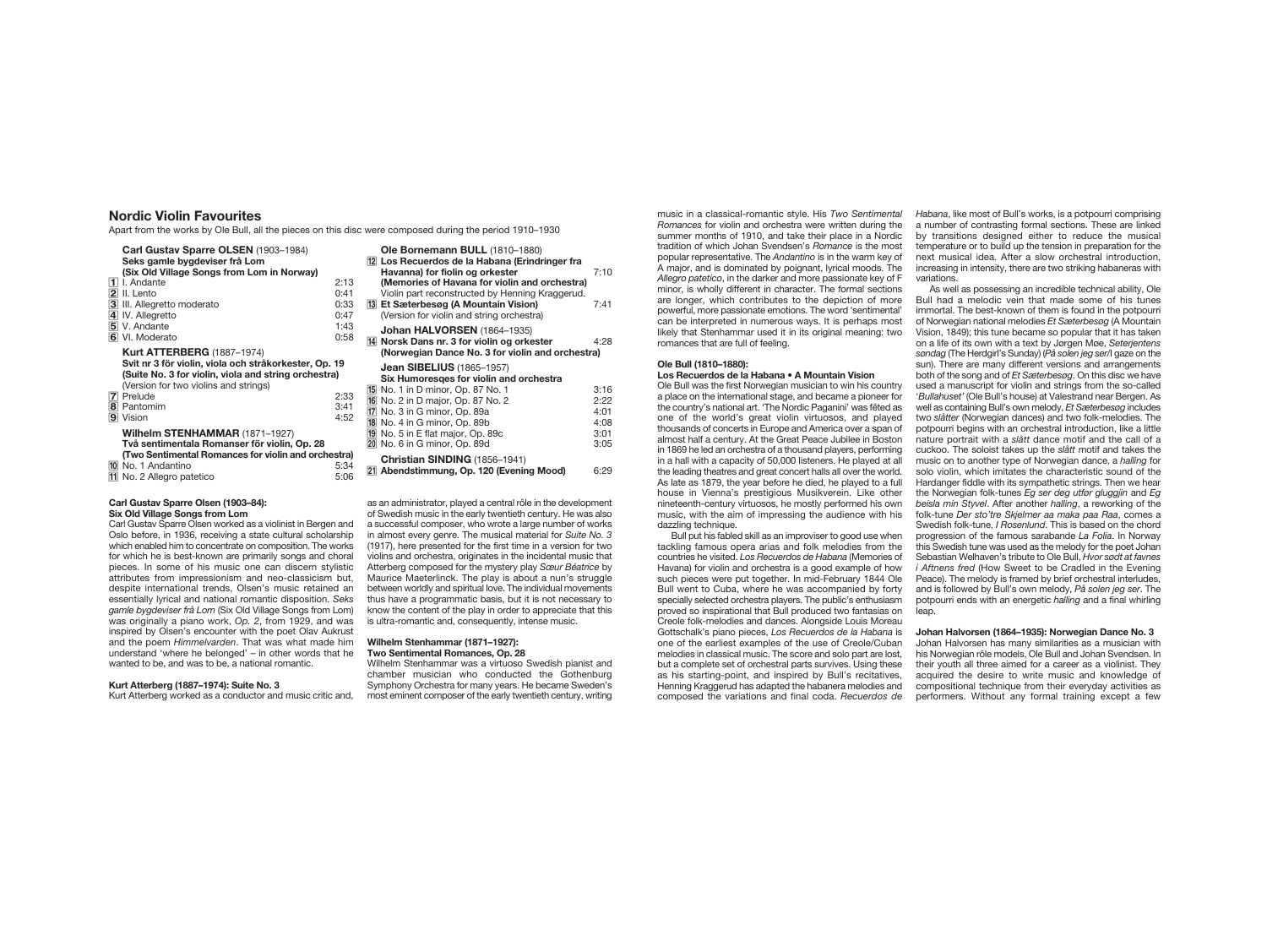counterpoint lessons, Halvorsen composed around 170 works in a wide variety of genres. He wrote his first pieces while he was working as a violin teacher at the Helsinki Music Institute, a two-year period that began in 1890. During this time he performed chamber music by Jean Sibelius, Edvard Grieg and Christian Sinding. Halvorsen later became conductor of the theatre orchestras of Den Nationale Scene in Bergen and the Norwegian National Theatre in Kristiania (Oslo). He not only proved to be an outstanding conductor but, thanks to his great aptitude for stylistic imitation, showed the ability to give the music he composed for theatre productions the right local colour, everything from the neobaroque and Asian exoticism to opulent late-romanticism and folk-music.

Halvorsen taught himself to play the Hardanger fiddle, and in 1903 wrote seventeen *slåtter* after the Hardanger fiddle player Knut Dahle, who had also provoked Grieg to write his *Slåtter*, *Op. 72*. Halvorsen was inspired to compose Norwegian rhapsodies and the Norwegian dances from 1914, which are a continuation of the national style of Grieg and Svendsen

In *Norwegian Dance No. 3* the calm middle section is framed by a wedding dance from L.M. Lindeman's collections of folk-music. This is the same tune that was used by Johan Svendsen in his orchestra work *Norwegian Artists' Carnival* (1874).

#### **Jean Sibelius (1865–1957): Six Humoresques**

Jean Sibelius is Finland's national composer and the foremost symphonist of the Nordic countries. He began to play the violin as a child and for many years dreamed of becoming a violin virtuoso. During his study years he composed a large amount of violin music, including a Grieginspired *Sonata in F major*. Some fifteen years later he produced his *Violin Concerto in D minor*, one of the most significant and frequently performed works in the violin repertoire. In the years before and during the First World War Sibelius was in the same precarious financial situation as Christian Sinding. Sibelius similarly chose to compose numerous smaller-scale works, among them two *Serenades* for violin and orchestra and a number of pieces for violin and piano. Most important are the *Six Humoresques* for violin and orchestra, which were given their première in 1919. The composer himself said that they reflected the sadness of living a life that was only occasionally illuminated by the sun.

In every single bar it is evident that the composer himself

was a violinist and that he knew how to make the instrument speak. Sibelius wanted the *Humoresques* to be played together even though they were published with two separate opus numbers.

The first of the *Op. 87 Humoresques* has the character of a mazurka, and its use of Lydian mode at the beginning together with the shape of the melody, create the mood that we associate with Sibelius. The second piece forms a contrast: it is a rhythmical showpiece with an extremely virtuosic solo part. The third humoresque – one of the highlights of the set – is a gavotte. Here, as in all of these pieces, the characteristic elements indicated by Sibelius's title are clearly evident: the surprising, capricious alternation and interplay of various musical moods, stylistic eras and violin techniques. The fourth *Humoresque* has a meditative character and alludes to romanticism with its double stopping and exquisite *pizzicatos* that serve to decorate the soloist's beautiful melodic line. In the last two of the set we return to the era of the nineteenth-century virtuoso; the music alternates between impassioned melodies on the G-string, high harmonics and passagework. The fifth *Humoresque*, with its folk-like melody, once again demands great technical proficiency from the soloist. Overall, the *Six Humoresques* are a summation of the development of the violin repertoire from Ole Bull to the Nordic late romanticism of the 1920s.

# **Christian Sinding (1856–1941): Abendstimmung**

Christian Sinding began his career as a violinist, and came to be regarded as the most significant Norwegian composer since Grieg and Svendsen. Three violin concertos and numerous chamber works involving the violin prove that he never lost his affection for his own instrument. Even before the turn of the century, Sinding was a world-renowned composer, thanks to his *Piano Quintet* and the piano piece *Rustle of Spring*. As most of his works were issued by German publishers, he suffered financial difficulties during the First World War. To generate income during the war years he composed a number of small pieces, among them *Abendstimmung* (Evening Mood), *Op. 120*, (c. 1914). Even in works of a smaller format, we can observe his desire for strength and monumentality. The modulations, long melodic lines and supple harmonies are characteristic of Sinding, and also show his strong affinity with German late-romanticism.

## **Harald Herresthal**

*English translation by Andrew Barnett*



# **Henning Kraggerud**

In his playing Norwegian violinist Henning Kraggerud combines an unusually sweet tone and beauty of expression with impressive virtuosity. He maintains a busy diary as soloist with many of the world's major orchestras, building relationships with leading conductors. The playing/directing element of his career is fast developing, featured with the Zurich Chamber Orchestra and the Pacific and Vancouver Symphony Orchestras. A committed chamber musician, he performs on both violin and viola at major international festivals and in summer 2011 began his rôle as co-Artistic Director of the Risør Festival of Chamber Music. His recordings include Schubert's *Arpeggione Sonata* and a disc of the complete unaccompanied *Violin Sonatas* by Ysaÿe (Naxos 8.570977), for which he received the prestigious Spellemann CD award. Henning Kraggerud is a recipient of Norway's prestigious Grieg Prize and in 2007 was awarded both the Ole Bull Prize and the Sibelius Prize. He is a Professor at the Barratt Due Institute of Music in Oslo, and plays a 1744 Guarneri del Gesù, provided by Dextra Musica AS, a company founded by Sparebankstiftelsen DnB NOR.



#### **Bjarte Engeset**

The Norwegian conductor Bjarte Engeset completed his training with Jorma Panula at the Sibelius Academy in Helsinki in 1989. In 1990 he was a prize-winner in the Nordic Conducting Competition and since his participation in the 1991 Tanglewood Seminar he has conducted leading orchestras throughout Scandinavia, as well as in Britain, Germany, Belgium, the Czech Republic, Romania, Slovakia, Estonia and the United States. He made his London début with the Royal Philharmonic Orchestra in 1997, while at home continuing to play a leading part in festivals throughout Norway, working both in the concert-hall and in the opera-house. He has frequently conducted the Oslo Philharmonic Orchestra and shared conducting duties with Mariss Jansons during the orchestra's three-week tour of Asia. He has been music director of the Tromsø Symphony Orchestra, the Norwegian Wind Ensemble, artistic director of Northern Norway's Northern Lights Festival and Opera Nord, and permanent guest conductor of the Flemish Radio Orchestra. Since 2007 he has served as chief conductor of Sweden's Dalasinfonietta. His acclaimed recordings for Naxos include works by Svendsen, Tveitt, Grieg, Sibelius and Sinding.

## **Dalasinfoniettan**

Dalasinfoniettan was formed in 1988 and today has 28 full-time musicians. Based in Falun in central Sweden, it has a mission to cover the whole region of Dalarna with annual concerts in a variety of venues. The orchestra gives more than eighty concerts every year in repertoire spanning baroque to contemporary music and jazz. Occasionally they also join forces with other orchestras to perform large-scale symphonic works, and various ensembles from the orchestra offer chamber music programmes to local organizers. Dalasinfoniettan regularly invites internationally acclaimed soloists and guest conductors and in addition to orchestral concerts they also take part in opera or other musical performances. Every summer they give several concerts at Dalhalla, the large out-door arena close to Lake Siljan, and since 2006 Dalasinfoniettan has hosted the international chamber music festival Vinterfest. In the summer of 2011 they were invited to the Bergen Festival, the biggest music and theatre festival within the Nordic area. Dalasinfoniettan also accompanied world famous soprano Hillevi Martinpelto on her critically acclaimed CD recital with favourite operatic arias (*Io son l'umile ancella del genio creator* / Swedish Society Discofil).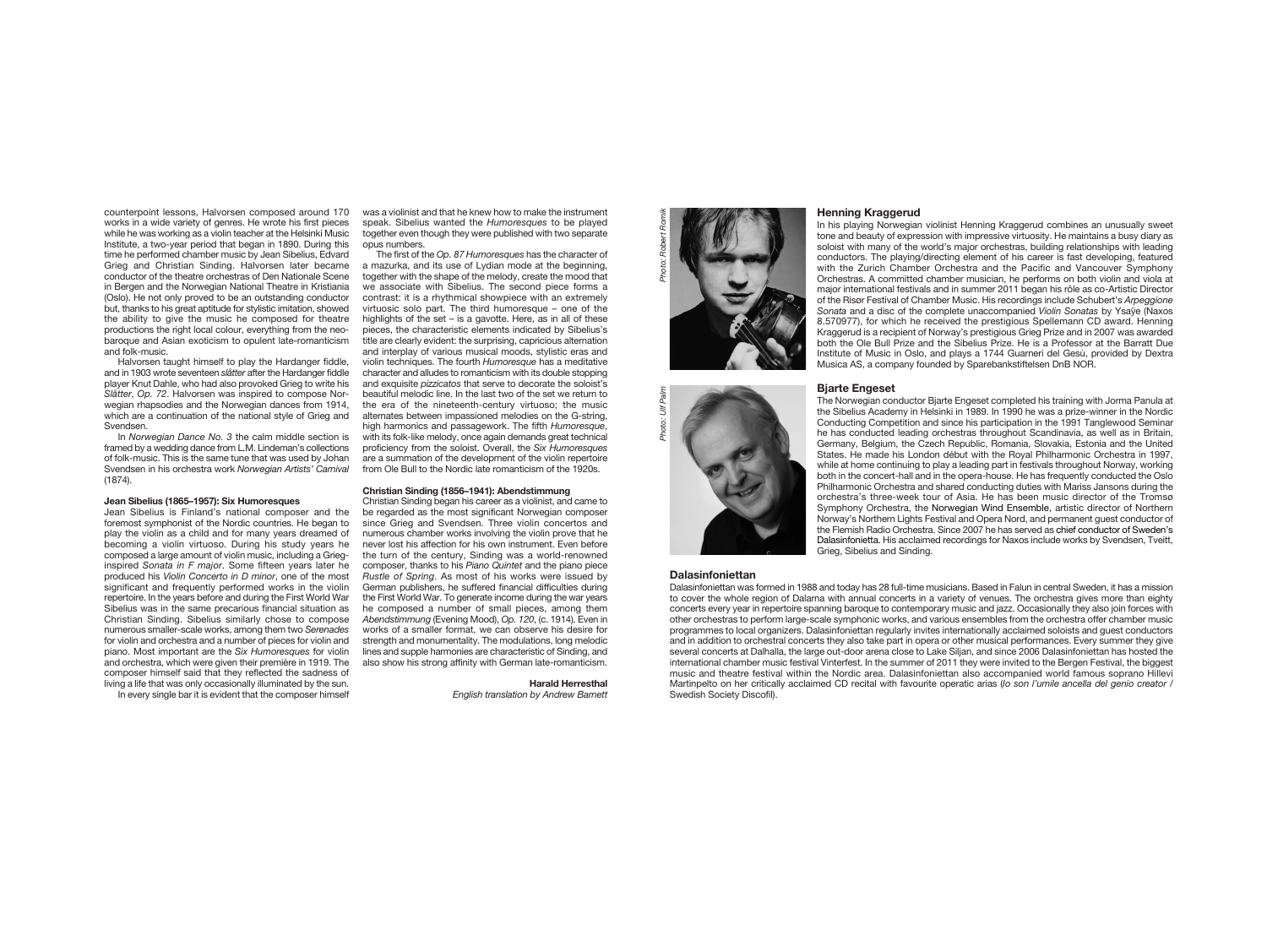# **Nordiske Fiolinfavoritter**

Om vi ser bort fra Ole Bulls verker er alle verkene på denne platen blitt til i tiden mellom 1910 og 1930.

#### **Carl Gustav Sparre Olsen (1903–84): Seks gamle bygdeviser frå Lom**

Carl Gustav Sparre Olsen virket som fiolinist i Bergen og Oslo, før han i 1936 fikk statens kunstnerlønn for å konsentrere seg om komposisjonsvirksomhet. Det er særlig sangene og korverkene hans som har fått gjennomslag. I enkelte av verkene kan man registrere stilistiske trekk fra impresjonisme og neoklassisisisme, men i hovedrekk har Olsen tross skiftende internasjonale strømninger bevart et lyrisk og nasjonalromantisk grunntrekk. *Seks gamle bygdeviser* er opprinnelig hans opus 2 for piano fra 1929. Verket er inspirert av møtet med poeten Olav Aukrust og diktet *Himmelvarden*. Det var det som fikk ham til å forstå «hvor han hørte hjemme», det vil si at det var nasjonalromantiker han ville og skulle være.

# **Kurt Atterberg (1887–1974): Svit nr 3**

Kurt Atterberg virket som dirigent, musikkanmelder og spilte som organisasjonsmann en sentral og viktig rolle i utviklingen av svensk musikkliv i første del av 1900-tallet. Samtidig var han en suksessrik komponist som skrev et stort antall verker i nesten alle sjangere.

Det musikalske materialet fra *Suite nr. 3* (1917) som her for første gang presenteres i en versjon for to fioliner og orkester, er hentet fra musikken Atterberg komponerte til mysteriespillet *Soer Béatrice* av Maurice Maeterlinck. Stykket handler om en nonnes kamp mellom jordisk og åndelig kjærlighet. De enkelte satsene har derfor en programmusikalsk opprinnelse, men man behøver ikke kjenne innholdet for å skjønne at det dreier seg om en erkeromantisk og følelsesmessig intens musikk.

#### **Wilhelm Stenhammar (1871–1927): Två sentimentala romanser**

Wilhelm Stenhammar var en virtuos svensk pianist og kammermusiker som i mange år ledet Göteborgsymfonikerne. Han er blitt stående som Sveriges fremste komponist fra begynnelsen av 1900-tallet og skrev musikk i en klassiskromantisk stil. *Två sentimentala romanser* for fiolin og orkester ble skrevet i sommermånedene i 1910 og føyer seg fint inn i en nordisk tradisjon med Johan Svendsens fiolinromanse som den mest populære. Andantinosatsen går i den varme tonearten A-dur, og her dominerer følsomme og lyriske

stemninger. «Allegro patetico» i den mørkere og mer lidenskapelige tonearten f-moll har en helt annen karakter. Formavsnittene er større og innbyr til en skildring av sterkere og mer lidenskapelige følelser. Ordet «sentimental» kan tolkes på flere måter. Mest sannsynlig er det kanskje at Stenhammar har benyttet ordet i sin opprinnelige betydning: at det dreier seg om to følelsesfylte romanser.

# **Ole Bull (1810–80):**

# **Los Recuerdos de Habana • Et Sæterbesøg**

Ole Bull var den første norske kunstner som satte Norge på det internasjonale kartet og ble en banebryter for nasjonal kunst. «Den nordiske Paganini» ble feiret som en av verdens store fiolinvirtuoser og spilte tusenvis av konserter i Europa og Amerika i nærmere 50 år. Under fredsfesten i Boston i 1869 var han konsertmester for 1000 orkestermusikere som ga konserter i en sal med plass til 50 000 tilhørere. Han spilte på alle ledende teatre og i de største konsertsalene rundt om verden. Selv i 1879, året før han døde, fylte han den prestisjefylte konsertsalen til Musikverein i Wien. Som andre 1800-talls virtuoser spilte han stort sett sin egen musikk for å kunne imponere publikum med en svimlende teknikk,

Sin fabelaktige improvisasjonskunst brukte han til improvisere over kjente operaarier og folkemelodier fra de landene han besøkte. *Los Recuerdos de Habana* (Erindringer fra Havanna) for fiolin og orkester er et godt eksempel på hvordan han utformet slike verker.

Ole Bull kom til Kuba i midten av februar 1844 og lot seg akkompagnere av 40 utvalgte orkestermusikere. Publikums begeistring virket så inspirerende at Bull laget to fantasier over kreolske folkemelodier og danser. *Los Recuerdos de la Habana* er ved siden av Louis Moreau Gottschalks klaverstykker det tidligste eksempel på bruken av kubanskkreolske melodier i klassisk musikk. Partituret og solofiolinstemmen er gått tapt, men det finnes et komplett sett med orkesterstemmer. Henning Kraggerud har med utgangspunkt i dette og inspirert av Bulls resitativer tilrettelagt habaneramelodiene og komponert variasjonene og den avsluttende koda.

*Recuerdos de Habana* (Erindringer fra Havana) er som de fleste av Bulls verker et potpurri som består av et visst antall kontrasterende formdeler. De forbindes med hverandre med overganger, som enten skal roe ned den musikalske temperaturen eller bygge opp en spenning mot neste musikalske idé. Etter en langsom og spenningsdannende orkesterinnledning følger to iørefallende habaneraer med variasjoner.

I tillegg til en ufattelig teknikk hadde Ole Bull en melodisk åre, som gjorde noen av melodiene hans udødelige. Den mest kjente av dem finnes i det norske nasjonalpotpurriet, *Et Sæterbesøg* fra 1849. Melodien ble så populær at den siden har levd sitt eget liv til Jørgen Moes tekst, «Seterjentens søndag» (På solen jeg ser).

Det finnes mange versjoner og arrangementer både av sangen og *Et Sæterbesøg*. På denne platen benyttes et manuskript for fiolin og strykeorkester som finnes oppbevart i det såkalte «Bullahuset» på Valestrand utenfor Bergen. I tillegg til Ole Bulls egen melodi inneholder *Et Sæterbesøg* to slåtter og to folkemelodier. Potpurriet starter med en orkesterinnledning, som er en liten naturskildring med et slåttemotiv og gjøken som galer. Fiolinen fanger opp slåttemotivet og leder musikken over i en halling for solofiolin som imiterer hardingfelas karakteristiske flerstemmige spill. Så følger de norske folketonene «Eg ser deg utfør gluggjin» og «Eg beisla min Styvel». Etter en ny halling, som er en omfoming av folketonen «Der sto´tre Skjelmer aa maka paa Raa», følger den svenske folketonen «I Rosenlund». Den bygger på akkordprogresjonen til den kjente sarabanden, «La Folia». I Norge ble den svenske folketonen benyttet som melodi til Johan Sebastian Welhavens hyllest til Ole Bull, «Hvor sødt at favnes i Aftnens fred». Melodien er rammet inn av korte orkestermellomspill og etterfølges av Bulls egen melodi, «På solen jeg ser». Potpurriet avsluttes med en spretten halling og et avsluttende hallingkast.

# **Johan Halvorsen (1864–1935): Norsk Dans nr. 3**

Johan Halvorsen har som musiker mange likhetstrekk med sine norske forbilder, Ole Bull og Johan Svendsen. Alle tre siktet seg i ungdomsårene inn mot en karriere som fiolinister. Lysten til å lage musikk og kunnskap om komposisjonsteknikk fikk de gjennom sitt praktiske virke som utøvende musikere. Uten annet enn noen få timer i kontrapunkt har Halvorsen komponert omkring 170 verker i de fleste sjangere. De første verkene skrev han mens han fra 1890 var ansatt som fiolinlærer ved Helsingfors Musikinstitut i to år. I denne perioden fremførte han kammermusikk av Jean Sibelius, Edvard Grieg og Christian Sinding.

Halvorsen ble senere dirigent for teaterorkesteret på Den Nationale Scene i Bergen og Nationalteatrets orkester i

Kristiania (Oslo). Han viste seg ikke bare som en fremragende orkesterleder, men kunne med sin utpregede evne til stilimitasjon gi musikken han skrev til teaterstykkene den rette lokalkoloritt, alt fra neobraokk og asiatisk eksotikk til svulstig senromantikk og folkemusikk.

Halvorsen hadde lært seg å spille på hardingfele og skrev 1903 ned 17 slåtter (norske danser) etter hardingfelespilleren Knut Dahle som Grieg benyttet i sitt op. 76. Selv lot Halvorsen seg inspirere til å komponere ble norske rapsodier og de norske dansene fra1914 som er en videreføring av den nasjonale stilen til Grieg og Svendsen.

I *Norsk dans* nr. 3 rammes den rolige midtdelen inn av en brudeslått fra folkemusikksamlingene til L. M. Lindeman. Det er den samme som Johan Svendsen benyttet i orkesterverket *Norsk kunstnerkarneval* fra 1874.

#### **Jean Sibelius (1865–1957): Seks humoreskene**

Jean Sibelius er Finlands nasjonalkomponist og en Nordens fremste symfonikere. Han begynte å spille fiolin som barn og drømte lenge om å bli en stor fiolinvirtuos. I studietiden komponerte han en hel mengde verker for fiolin, inkludert den Grieg-inspirerte *sonaten i F-dur*. Omtrent 15 år senere komponerte han *fiolinkonserten i d-moll*, som er ett av de betydeligste og mest spilte verker i fiolinlitteraturen.

I årene like før og under den 1. verdenskrig var Sibelius i den samme vanskelige økonomiske situasjonen som Christian Sinding. Sibelius valgte å skrive flere verker i et mindre format, blant annet to serenader for fiolin og orkester og en del stykker for fiolin og klaver. Betydeligst er de *seks humoreskene* for fiolin og orkester som ble urfremført i 1919. Selv sa han at de gjenspeilte pinen ved det å leve, et liv som bare av og til ble lyst opp av solen.

I hver eneste takt merker man at komponisten selv var fiolinist og at han visste hvordan han skulle få instrumentet til å klinge. Sibelius ønsket at humoreskene skulle spilles i sammenheng, selv om de ble utgitt med to forskjellige opusnummer. Den første av humoreskene i op. 87 har mazurka-karakter, og det innledende lydiske tonefallet gir sammen med melodiformen straks den farge vi forbinder med Sibelius. Humoresque nr 2. danner en kontrast og er et rytmisk fyrverkeri med en ytterst virtuos solostemme. Den tredje humoresken er formet som en gavott og er musikalsk sett et av høydepunktene i denne syklusen. Her som i alle humoreskene kommer det karakteristiske som Sibelius legger inn i tittelen tydelig frem: den overraskende og kaprisiøse vekslingen og leken mellom forskjellige musikalske